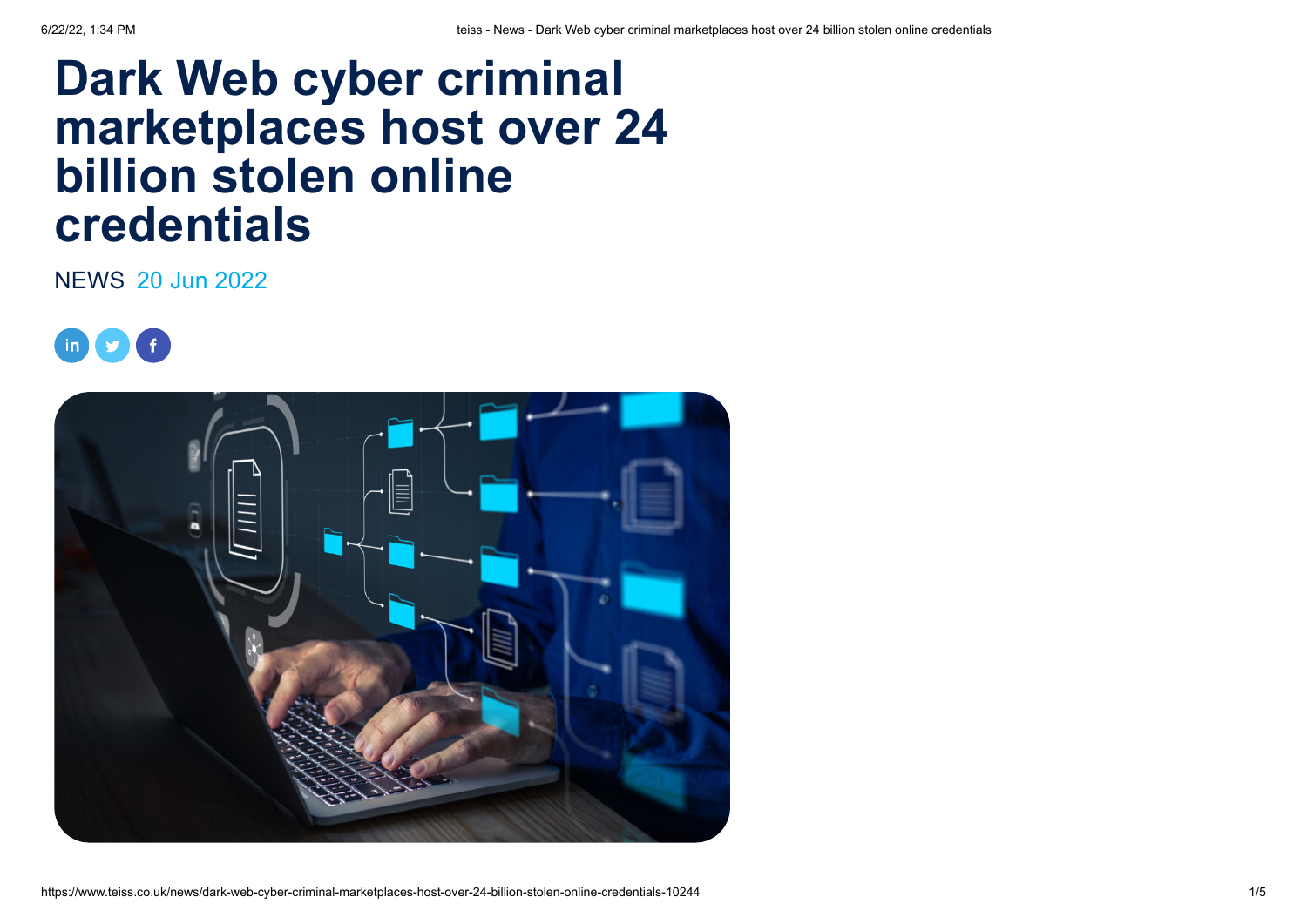*The global cyber criminal community has been actively using and trading more than 24 billion usernames and password combinations on the Dark Web and underground marketplaces, threat intelligence firm Digital Shadows has revealed.*

A recent report published by threat intelligence firm Digital Shadows has revealed that more than **24 billion usernames and password combinations** [are available on the Dark Web and cybercrimina](https://www.prnewswire.com/news-releases/24-billion-usernames-and-passwords-available-on-the-dark-web--an-increase-of-65-in-just-two-years-301568356.html)l marketplaces. This represents an alarming 65% increase from the number of such combinations recorded in 2020.

According to Digital Shadows, thousands of Internet users worldwide are still using the phrase 'password' as passwords for their online accounts. The list of the most commonly-used passwords includes a combination of easily remembered numbers like 123456, which every one in 200 individuals uses. Keyboard combinations, such as 'qwerty' or '1q2w3e', also feature among the top 50 most commonly-used passwords.

"Of the 50 most commonly used passwords, 49 can be 'cracked' in under one second via easy-to-use tools commonly available on criminal forums which are often free of charge or at minimal cost," the firm said.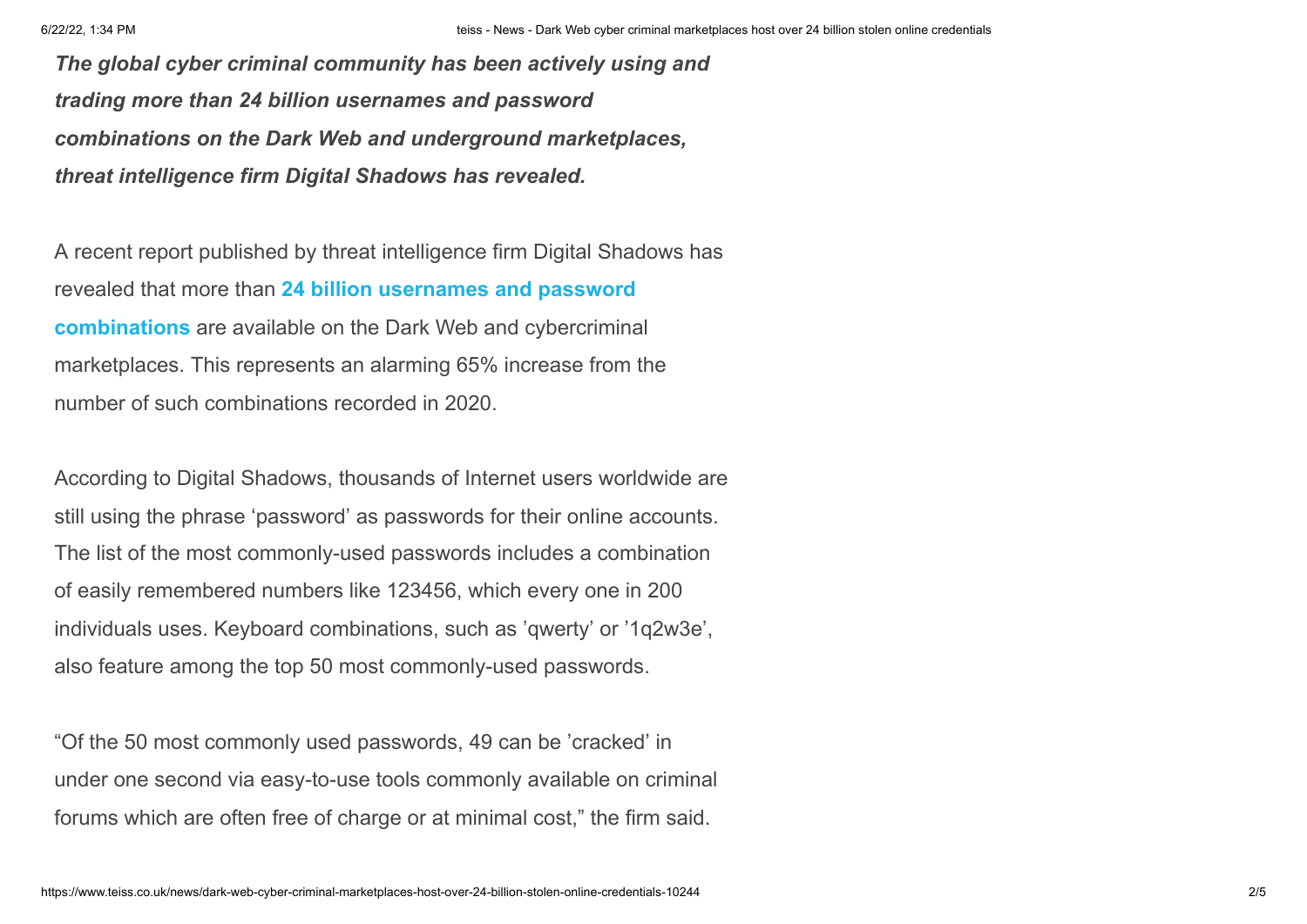However, adding a 'special character' (such as  $\omega \#$  or ) to a basic 10character password makes it little difficult for a threat actor to decode and adds approximately 90 minutes to the amount of time an offline attack would take to crack the password. Adding two special characters takes an average of 2 days and 4 hours to crack and is less likely that an individual will fall victim to an attack.

Research conducted by Digital Shadows unearthed several combinations advertised in more than one forum. However, even after removing duplicate combinations, the firm still found 6.7 billion unique credentials which represented an increase of approximately 1.7 billion or 34% in two years.

Chris Morgan, the Senior Cyber Threat Intelligence Analyst at Digital Shadows, said, "We will move to a 'passwordless' future, but for now the issue of breached credentials is out of control. Criminals have an endless list of breached credentials they can try but adding to this problem is weak passwords which means many accounts can be guessed using automated tools in just seconds. In just the last 18 months, we at Digital Shadows have alerted our clients to 6.7 million exposed credentials.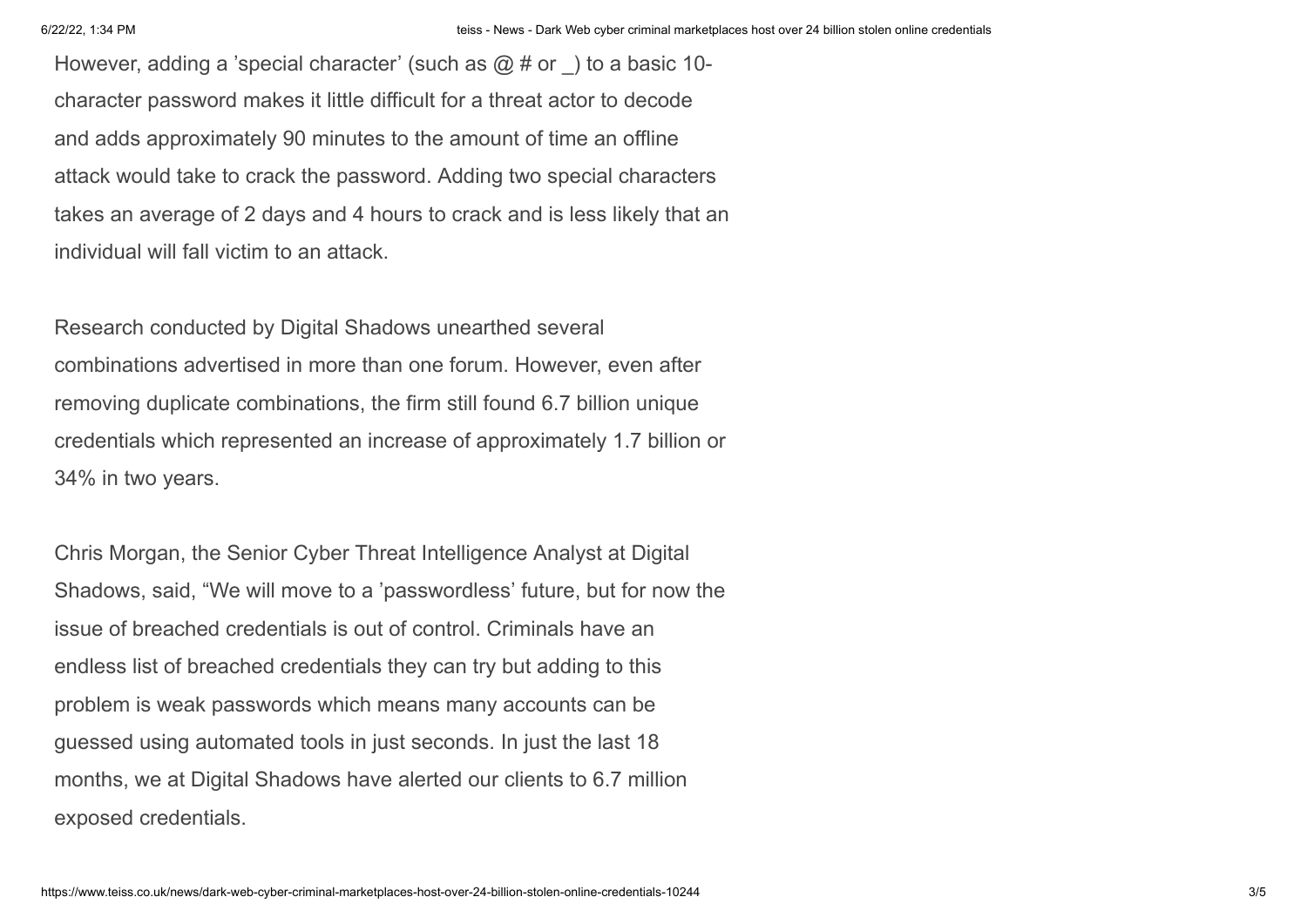"This includes the username and passwords of their staff, customers, servers and IoT devices. Many of these instances could have been mitigated through using stronger passwords and not sharing credentials across different accounts," he added.

Digital Shadows recommends using a password manager to keep complex passwords. Users of password managers can access all of their online accounts without having to remember each password. Multifactor authentication (MFA) can also be used if and when an account provider offers the same and an authenticator app can be used that would generate a new random six-digit code every 30 seconds.

Commenting on the scale at which the global cyber criminal community gains access to Internet users' online credentials, Rob Griffin, CEO at MIRACL, said, "The digital acceleration has exploded since the pandemic and we need to wake up to the fact that passwords are no longer a secure means of protection. Especially when so many individuals use password combinations that are easy to guess.

"Authentication needs to change, and people need to be aware of the flaws in password-based authentication. Reports such as these highlights the need for other, safer means of authentication that require